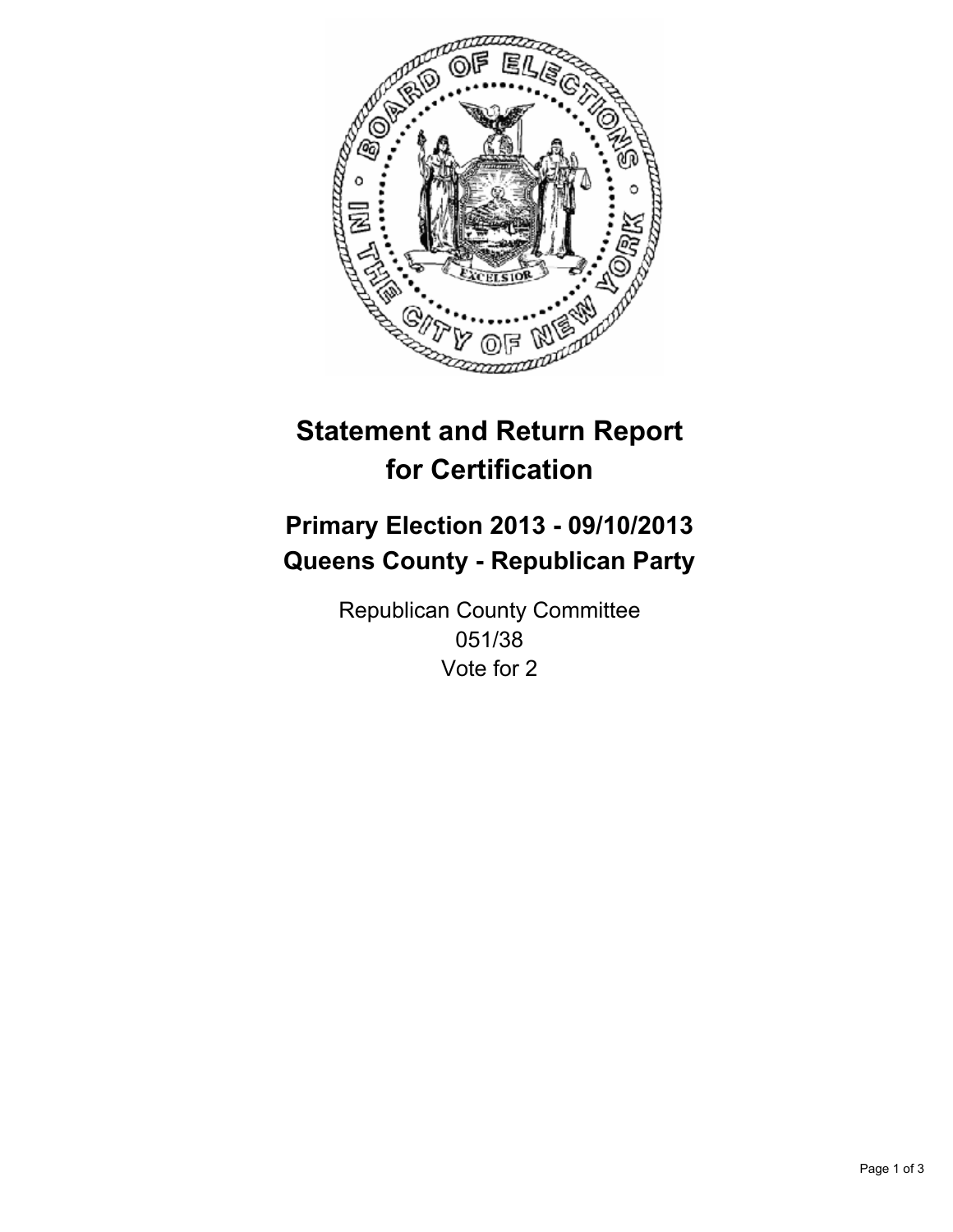

## **Assembly District 38**

| ABSENTEE/MILITARY<br><b>FEDERAL</b><br>SPECIAL PRESIDENTIAL<br>AFFIDAVIT<br><b>SEAN T. O'BRIEN</b><br><b>ROSA KLAUS</b><br><b>FRANCES DAGOSTINO</b><br>PETER DAGOSTINO<br><b>Total Votes</b> | <b>EMERGENCY</b> | 5        |
|----------------------------------------------------------------------------------------------------------------------------------------------------------------------------------------------|------------------|----------|
|                                                                                                                                                                                              |                  | 0        |
|                                                                                                                                                                                              |                  | 0        |
|                                                                                                                                                                                              |                  | 0        |
|                                                                                                                                                                                              |                  | $\Omega$ |
|                                                                                                                                                                                              |                  | 8        |
|                                                                                                                                                                                              |                  | 3        |
|                                                                                                                                                                                              |                  | 13       |
|                                                                                                                                                                                              |                  | 3        |
|                                                                                                                                                                                              |                  | 27       |